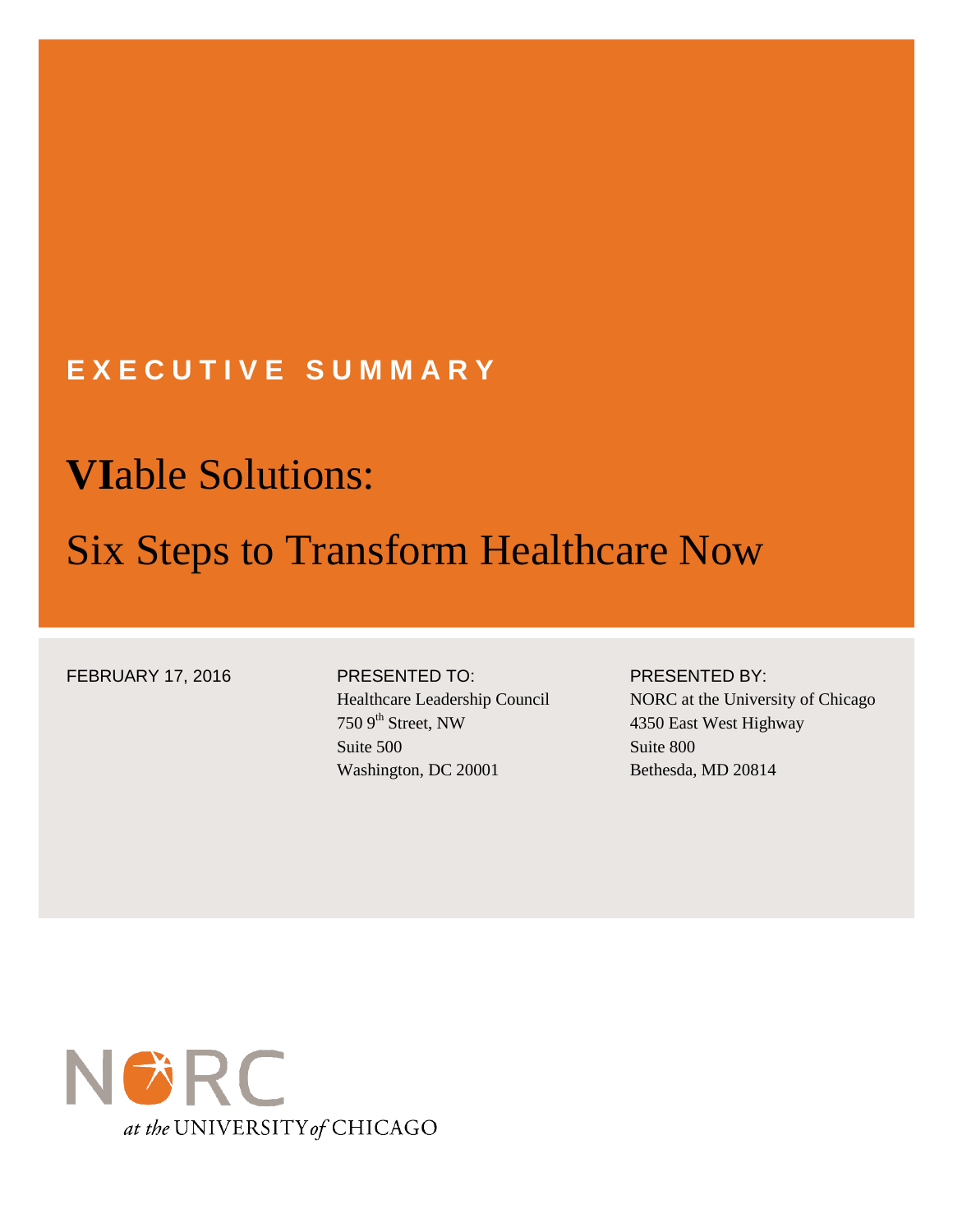### **Executive Summary**

There is a broad consensus in the United States among healthcare providers, payers, clinicians, patients, and consumers that the nation's healthcare system does not operate at a level that generates optimal value. There is significant room for improvement in elevating quality, cost-efficiency, and sustainability. There is a gap between the innovations being developed in all sectors of healthcare and the ability to deliver those improved products and practices to patients.

While the Affordable Care Act focused on extending health coverage to tens of millions of Americans, a comparable effort is needed to address the health system's continuing cost, quality, and value challenges.

Through the Healthcare Leadership Council's National Dialogue for Healthcare Innovation (NDHI) initiative, companies from all sectors of healthcare joined with leaders of patient advocacy organizations, federal government officials, and academic health policy experts to build consensus on a broad spectrum of steps necessary to strengthen health system value and enable health innovation to have a greater positive impact on the entirety of the healthcare continuum.

NDHI participants came to the conclusion that healthcare in the U.S. can be significantly improved by focusing on actions that are readily achievable via legislation, regulation, or voluntary actions by various health system players. Positive health system transformation does not require a wholesale remaking of health delivery structures, but rather the enabling and acceleration of patient-centered innovation.

The diverse companies, organizations, and policy experts participating in the NDHI process agreed that focused actions in the following areas can significantly elevate health system value:

- Comprehensive care planning
- Medication therapy management
- Health information interoperability
- Changes to federal anti-kickback and physician self-referral (Stark) laws
- Health information flow improvements focused on patient privacy laws and regulations
- Food and Drug Administration (FDA) reforms

In these areas, there is consensus that the following actions should take place:

#### **Comprehensive Care Planning**

Today, over 80% of older adults have at least one chronic condition such as diabetes, congestive heart failure or hypertension, and one of every two seniors have at least two of these illnesses. The need for coordinated care for these individuals is clear. Yet, integrated, comprehensive care has been lacking. This fragmentation can lead to a myriad of difficulties such as lack of patient adherence. For decades,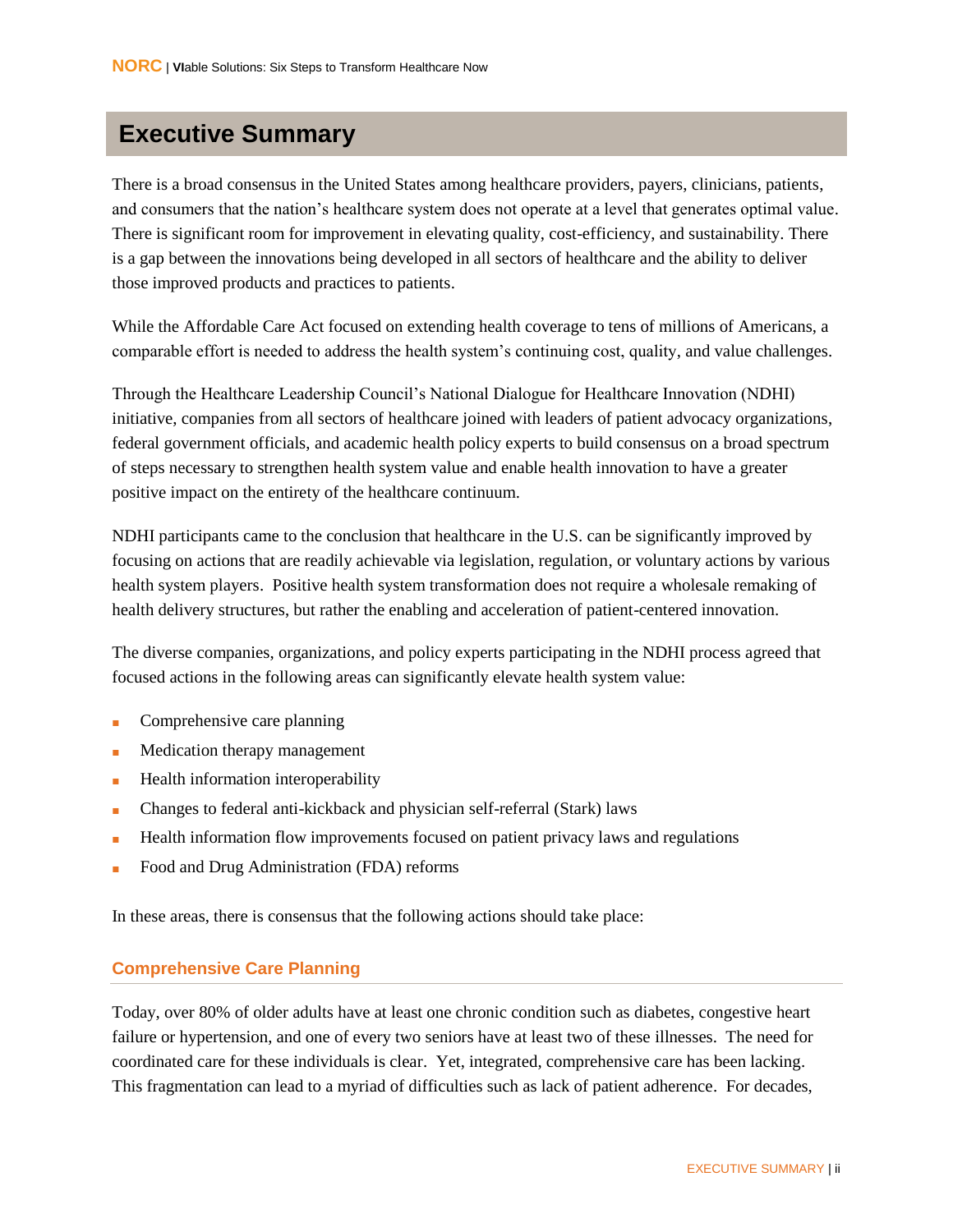significant numbers of patients have failed to take the medications prescribed by healthcare professionals. Studies have shown that, on average, 50% of medications for chronic disease are not taken as prescribed. This non-adherence problem may be costing the healthcare system as much as \$300 billion annually. Improved care coordination and adherence can have a dramatic effect on population health while significantly reducing health system costs.

In evaluating the most effective mechanisms to address the care coordination challenge, NDHI participants focused on diabetes – a disease with rapidly growing incidence rates and a patient population with consistently poor care coordination and adherence practices. Current Medicare reimbursement practices exacerbate this problem by, among other flaws, not paying for care coordination or coaching for diabetes management (including remote services), not reimbursing for participating in National Diabetes Prevention Programs, and not recognizing continuous glucose monitoring as a covered benefit.

NDHI participants believe there are three principles that should inform comprehensive care plans and serve as the rationale for government reimbursement of care activities. They are:

- Comprehensive care planning must address the population's multiple co-morbidities and complex *care needs.* This principle addresses the fragmentation of the health delivery system for people with diabetes (and other chronic illnesses). Team-based care should be viewed as essential in care planning.
- *Chronic disease programs must address these illnesses across the entire continuum of care.* Care planning must promote not only screening and identification of risk factors for patients all along the disease spectrum, but also focus on hospital-to-home care transitions for chronic disease patients.
- Comprehensive care planning must be cognizant of issues related to the individual and community*level context.* Care plans must equip patients with tools they need to successfully manage their conditions and proactively address the challenge of inadequate health literacy in the patient population as well as specific cultural beliefs about health.

#### **Medication Therapy Management**

Misaligned incentives have prevented the medication therapy management (MTM) program, part of the Medicare Part D prescription drug program, from achieving significant benefits. In September 2015, the Centers for Medicare & Medicaid Services (CMS) announced its intent to form a Part D Enhanced MTM Model to better align prescription drug plan sponsor and government financial interests while creating incentives for robust investment and innovation in better MTM targeting and interventions.

There are many ways this Enhanced MTM Model should be optimized to achieve greater levels of patient adherence and, thus, improved health outcomes. These include:

An accelerated implementation of the Enhanced MTM Model. As it currently stands, the model does *not start until 2017, will run for five years and then be evaluated. This means a potential delay of seven to 10 years before the model's benefits can be extended to all Medicare beneficiaries.*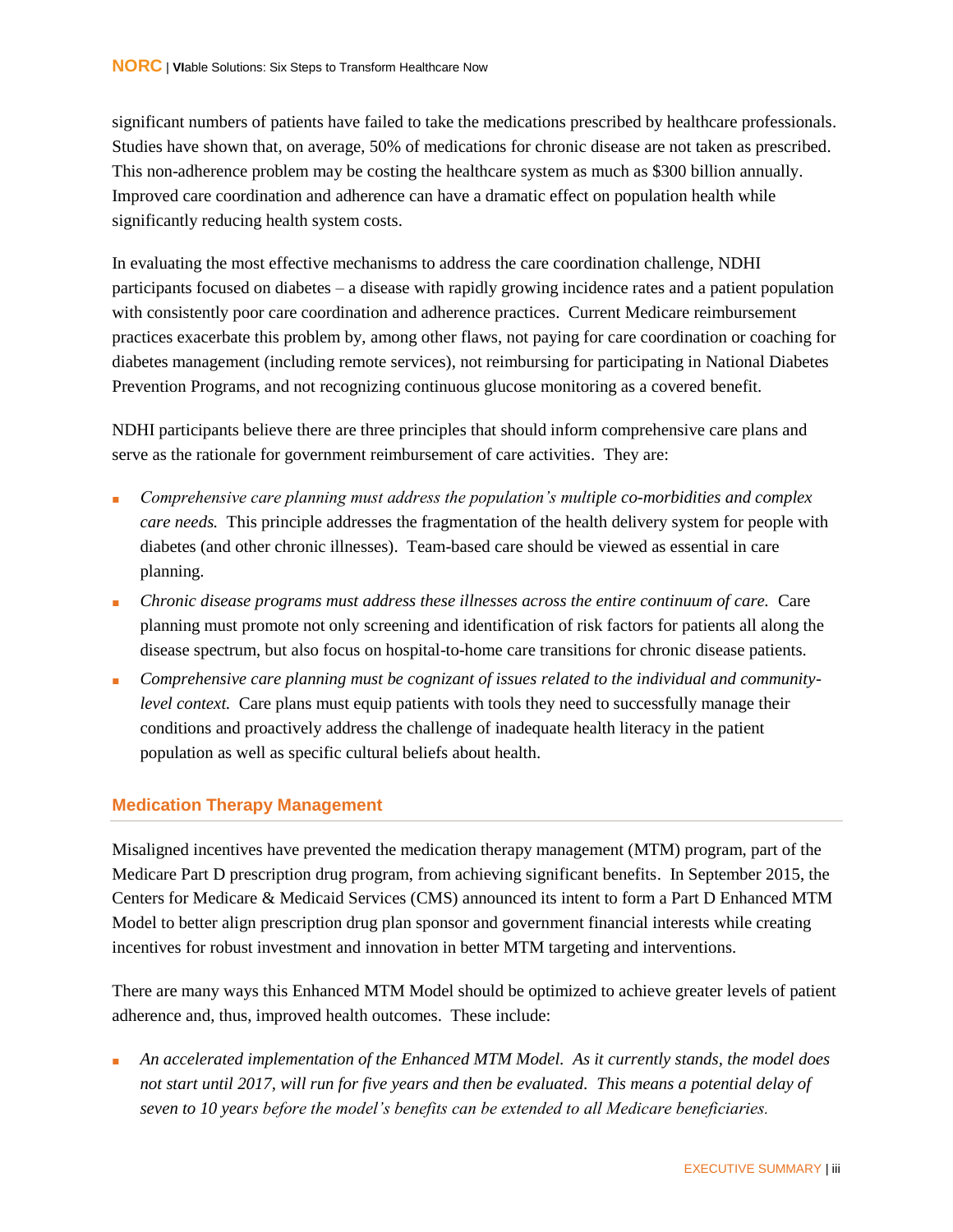- The design should be expanded to offer benefits to all Part D members, including those in Medicare *Advantage plans, to better align the financial interests of government and prescription drug plan sponsors.*
- *CMS should provide participating plans an opportunity to participate in developing quality measures, measures that should be formed through an intensive, transparent development and evaluation process.*
- *CMS should conduct robust education of providers and pharmacies on the Enhanced MTM model to better achieve optimal therapeutic outcomes.*
- *CMS should reconsider its stance regarding collaboration between pharmaceutical manufacturers and health plans. Such collaboration can encourage appropriate interactions that will result in improved medication adherence.*

#### **Health Information Interoperability**

Achieving high-value care requires a system that provides relevant health data to the right individuals at the right time. Comprehensive, readily accessible data is essential for both individual care decisions and population health management. A 2015 report by the Bipartisan Policy Center noted that billions of dollars are being invested in new healthcare delivery and payment systems that will reward better costs and quality outcomes, but that these arrangements will only be successful if greater information sharing and interoperable systems are in place.

Progress in this area had been lagging. As of 2013, only 62% of hospitals had reported being able to exchange electronic health information with any provider outside their organization; but recently the private sector has been driving improvements at a rapid pace. In fact, over the past 18 months the private sector has demonstrated through efforts such as the CommonWell Health Alliance, the Sequoia Project, and the Argonaut Project, among others, that there is a will to make progress toward interoperability through innovative efforts that are not driven solely by government regulation. The participants of NDHI believe that the private sector should continue to lead this progress with a limited role for government. Appropriate government involvement could include a governance structure that defines the "rules of the road," such as prohibiting information blocking through certification authority or requiring a basic set of standards that the private sector could innovate from (such as open, publicly-available application program interfaces or APIs). Importantly, the participants of NDHI agree that any interoperability incentives from the federal government should be "technology neutral" and focused on outcomes in order to promote accessible and rapid innovation in health information connectivity.

NDHI participants identified challenges to achieving full-system interoperability, including conflicting and competing standards, the need for dissemination of emerging best practices in patient identification and matching, the lack of consensus on clinical workflow and payment reform best practices, and the complex provider collaborations involved in new delivery and payment models.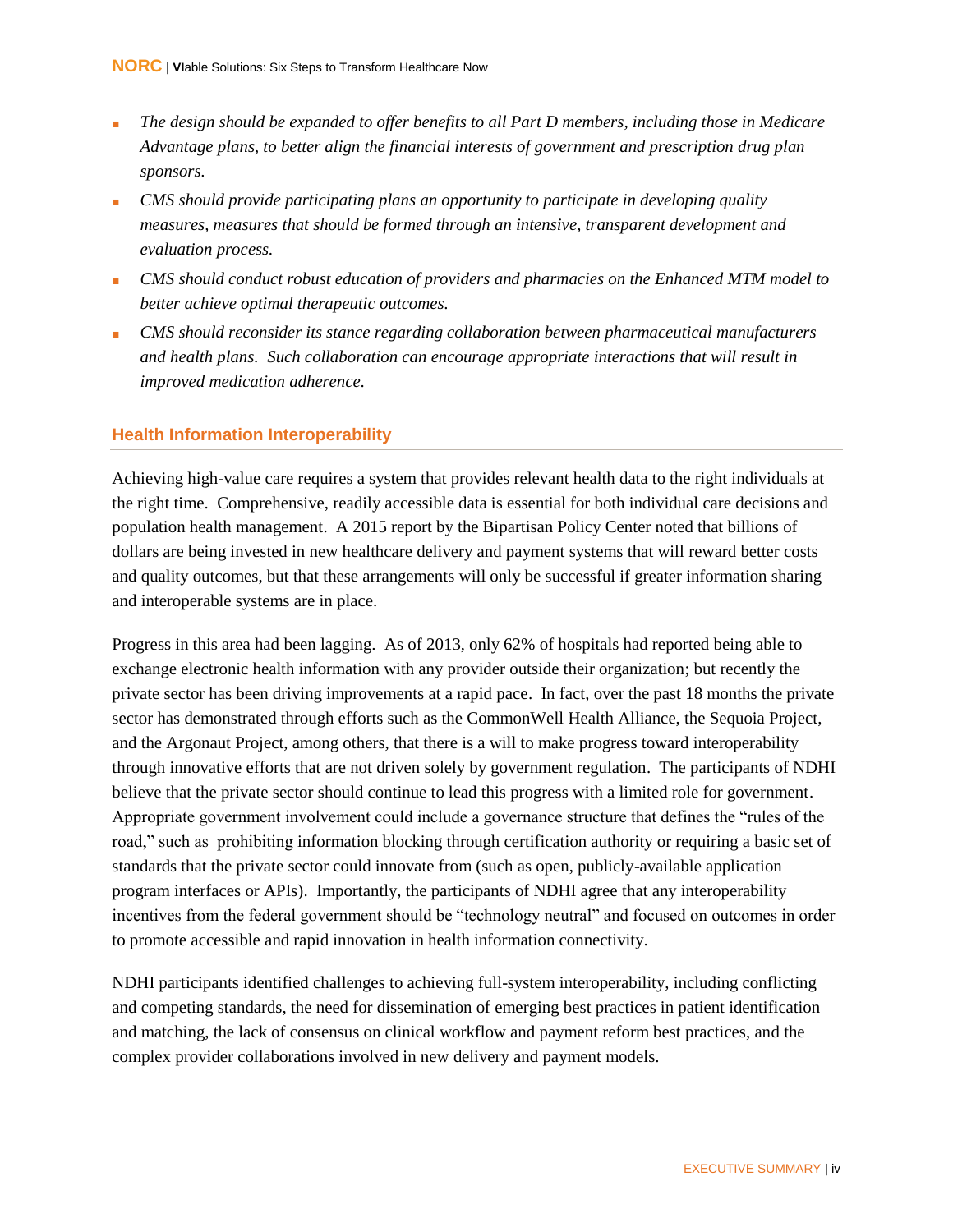All of the companies and organizations involved in the NDHI initiative support the establishment of a December 31, 2018 deadline for health information interoperability, on or before which the nation must achieve nationwide exchange of health information through interoperable certified electronic health records (EHR) technologies. According to NDHI participants, this date of December 31, 2018 is achievable if driven by the private sector and the parameters and barriers noted above are sufficiently addressed.

Consumers should also have easy and secure access to their electronic health information, be able to direct it to any desired location, learn how their information can be shared and used, and be assured that this information will be effectively and safely used to benefit their health and that of their community.

#### **Federal Anti-Kickback and Physician Self-Referral (Stark) Laws**

To achieve improved care quality and cost containment, new healthcare delivery and payment models are designed to encourage greater integration among providers and other healthcare stakeholders. This raises the need to address the current federal fraud and abuse legal framework to make it more compatible with value-focused, integration-oriented health system transformation.

NDHI participants have focused on two of the primary fraud and abuse laws – the Federal Anti-Kickback Statute and Physician Self-Referral (Stark) Law – and prioritized both regulatory and legislative options that should be pursued, independently or concurrently, to better support innovative payment and delivery reforms.

The regulatory options include:

- *Create Federal Anti-Kickback Statute and Stark Law waivers for all Accountable Care Organizations that meet certain conditions.*
- *Extend existing Anti-Kickback and Stark Law exceptions for donation and financial support of EHR software, and related interoperability-enabling technologies and training beyond 2021.*
- *Clarify how to establish, document and apply the "volume or value of referrals" standard within the changing healthcare payment environment.*
- *Expand and revise the definition of fair market value to account for new payment models that incentivize performance.*
- *Eliminate the "one-purpose" test for Anti-Kickback Statute liability and replace with a balancing test that would require the HHS Office of Inspector General (OIG) to prove either increased costs or actual harm to patients.*
- *When considering potential regulatory changes to the Federal Anti-Kickback Statute, stakeholders should also consider related changes to the Civil Monetary Penalties (CMP) Law, where appropriate, to ensure consistency in interpretation and application across both laws to encourage patient engagement and improved outcomes.*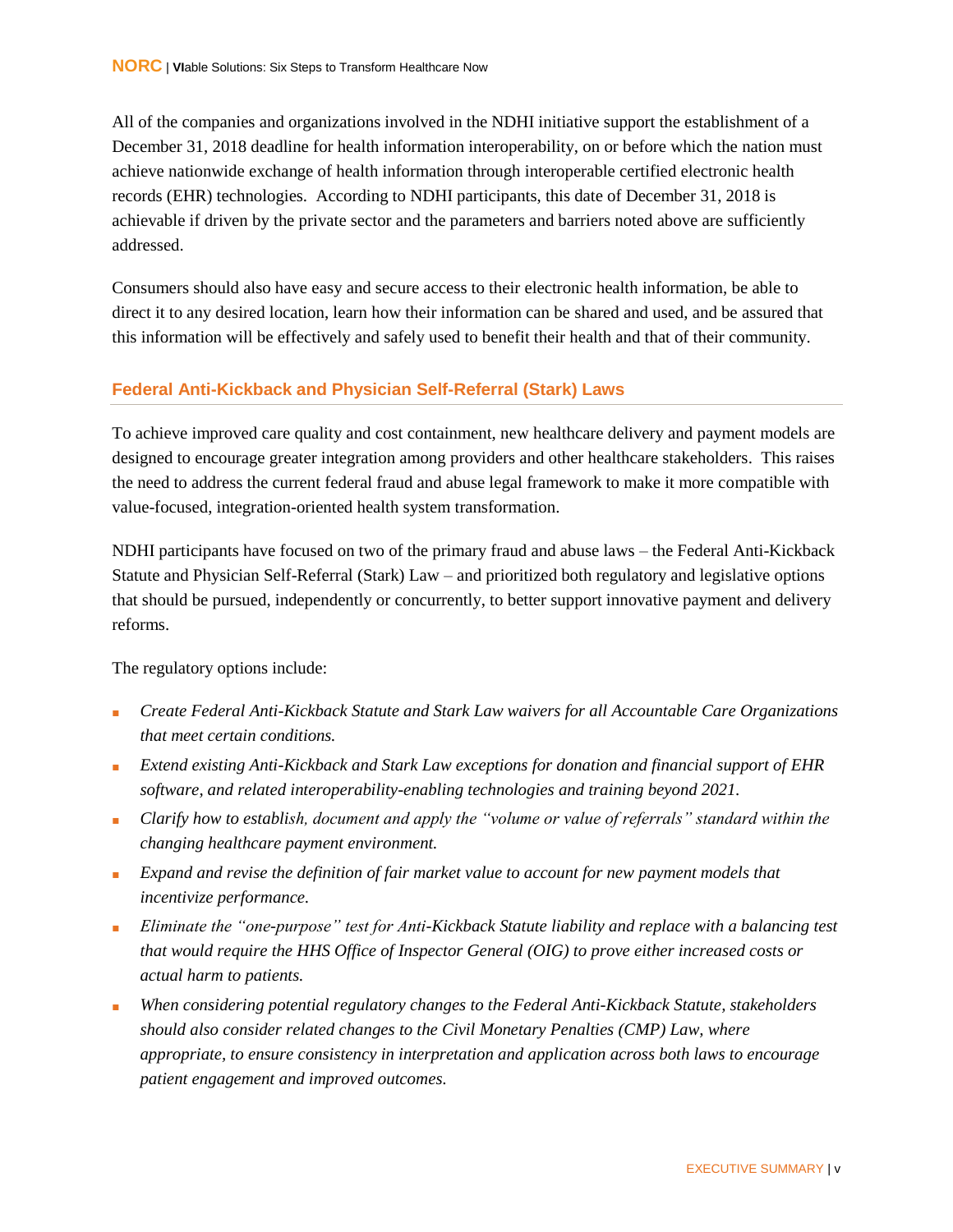The legislative options include:

- *Require the Department of Health and Human Services Secretary to review and assess the Federal Anti-Kickback Statute and Stark Law as well as the Civil Monetary Penalties (CMP) Law (expansion of current MACRA requirements) in the context of health system transformation, specifically addressing whether the laws create unnecessary barriers to new integrated care models and whether these laws are effective in limiting fraudulent behavior. Changes identified through this assessment may yield opportunities to amend fraud and abuse laws to foster healthcare arrangements that promote increased quality and lower costs.*
- *Grant OIG and CMS broader flexibility and discretion to develop exceptions and safe harbors to the Federal Anti-Kickback Statute and the Stark Law consistent with current health policy objectives (e.g., increased efficiency and quality, decreased cost).*

#### **Health Information Flow Improvements**

As healthcare systems make the transition to value-based care, accessibility and use of data takes on an exponentially greater importance. Unnecessary barriers to data sharing may impede a physician's ability to accurately diagnose patients and prescribe the most effective treatments, can lead to workflow inefficiencies, and potential inaccuracies in matching records with the correct patient.

At the same time, in today's environment, it is essential that patients be assured that their personal health data is protected and only accessed by those with legitimate and essential reasons to view it. Today, inconsistent interpretations of federal privacy laws as well as varying state privacy laws are leading to confusion and, with it, counterproductive restrictions on the necessary movement and sharing of health data.

NDHI participants have the consensus view that there is a need for a national health privacy standard to mitigate problems deriving from the variation among state laws and regulations. There is also a need for updated and harmonized federal privacy rules to align with new and innovative healthcare research capabilities. All privacy structures must enable the matching of records to the right patients with minimal time and effort.

#### **FDA Reforms**

Today, there are unnecessary delays in bringing new, improved treatments and technologies to patients due to redundant and counter-productive regulations from the FDA. Encouraging policy changes that streamline the agency's responsibilities, while ensuring that manufacturers remain accountable, could enable FDA to focus on high-priority activities and speed the approval of new medicines and healthcare products. NDHI participants also identified a series of unnecessary and redundant regulations that, if addressed, can accelerate patient access to new innovations. These include: